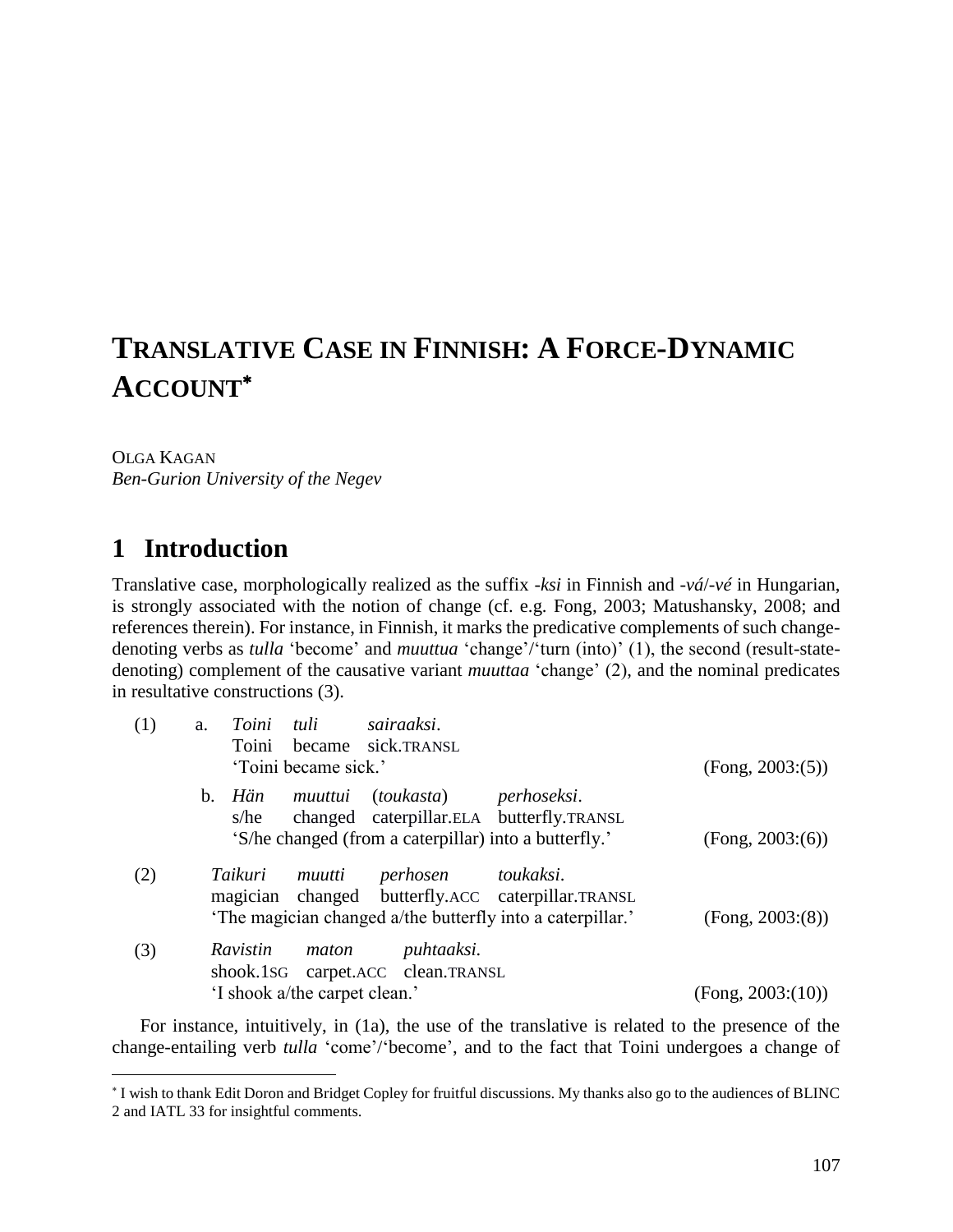state: from being healthy to being sick. In (1b), a caterpillar turns into a butterfly; in (2), a butterfly is changed into a caterpillar, and in (3), the carpet acquires the property of being clean. In all these instances, the translative marks the adjectival/nominal phrase that denotes the new, acquired property.

The generalization regarding the distribution of translative case thus seems to be rather simple. However, as Fong (2003) demonstrates, at least in Finnish, facts are more complicated. Specifically, the fact that translative is assigned to predicative complements of the verbs *jäädä* 'remain' and *jättää* 'leave' ((4)-(5)), poses a problem for those analyses that link translativemarking to the notion of change.

| (4) |  |                             | Kivi jäi vanhaksi- pojaksi. <sup>1</sup> | Kivi remained old.TRANSL-boy.TRANSL |                                                              |                   |
|-----|--|-----------------------------|------------------------------------------|-------------------------------------|--------------------------------------------------------------|-------------------|
|     |  | 'Kivi remained a bachelor.' |                                          |                                     |                                                              | (Fong, 2003:(45)) |
| (5) |  |                             | Lasi oli tyhjä. Jätin lasin              |                                     | tyhjäksi.<br>glass was empty left.1sG glass.ACC empty.TRANSL |                   |
|     |  |                             | 'The glass was empty. I left it empty.'  |                                     |                                                              | (Fong, 2003:(18)) |

Crucially, neither (4) nor (5) entail a change of state. Quite on the opposite, (4) is likely to be uttered about an individual who used to be a bachelor and remained one (i.e., did not get married); analogously, in (5), the first clause explicitly specifies that the state of being empty held for the glass originally. In other words, both examples relate to **an absence of change**. Still, translative case is possible and even obligatory.

It is worth noting that the verbs in question are also compatible with a scenario in which a change did take place. For instance, the second sentence in (4) could be uttered in a context in which the glass was originally full and the speaker drank the liquid, thereby leaving the glass empty. In this case, a change from fullness to emptiness does take place. But, crucially, such a context is not obligatory in order for the translative to be licensed. Both the verbs and the translative case are perfectly compatible with a no-change context.

The data described above raise at least two questions. First, what meaning component systematically accompanies the presence of translative marking? In other words, what are the semantic conditions under which this case is licensed? Second, is the corresponding meaning component contributed by the translative suffix itself, or is the translative rather checked in its presence? To put the question differently, what is the source of the meaning component?

The paper is organized as follows. In §2, a difference between two 'remain'-verbs, *jäädä* and *pysyä*, is discussed. While the former takes translative complements, the latter does not. §3 shows that similar puzzles arise when goal cases are considered: Again, these cases are compatible not only with predicates of change (ones that denote motion towards a goal), but also with sentences in which an argument is asserted to stay in the same location. In §4, a modal approach to the phenomenon is sketched out and its shortcomings are discussed. §5 is devoted to the proposed analysis, which employs the notion of **force dynamics**. Finally, §6 concludes the discussion.

 $\overline{\phantom{a}}$ 

<sup>1</sup> My consultants point out that the word *vanhapoika* 'bachelor' is a bit archaic, and in Modern Finnish its synonym *poikamies* is preferred. I have left the original example, but for the purposes of the discussion of translative case, this lexical choice is not important.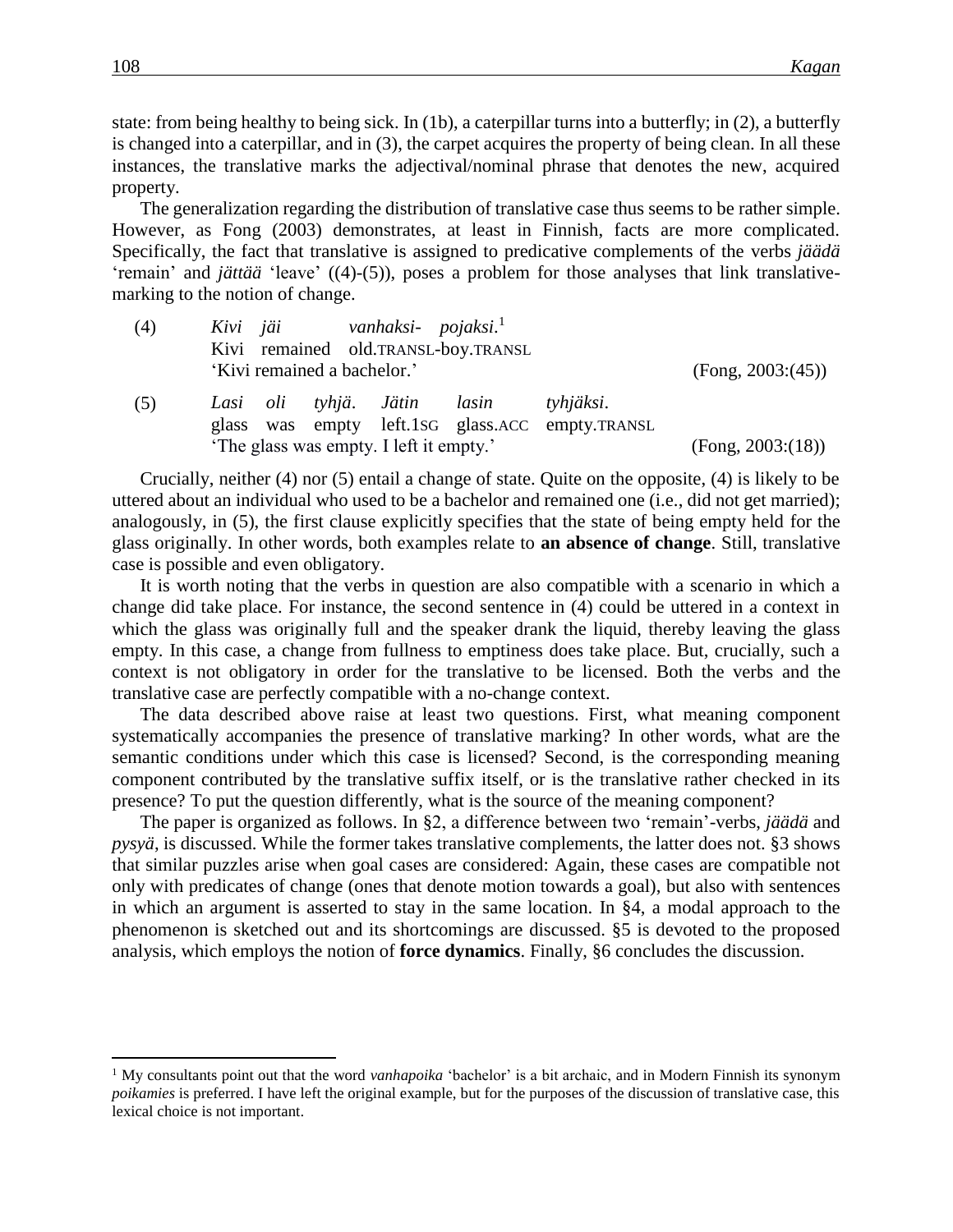### **2**xx**Two 'Remain' Verbs:** *jäädä* **versus** *pysyä*

Interestingly, while *jäädä* is followed by a translative predicate, the (superficially) synonymous verb *pysyä* is not:

| (6) | Kivi pysyi                  | vanhana-pojana /*vanhaksi- pojaksi. |                       |
|-----|-----------------------------|-------------------------------------|-----------------------|
|     |                             | Kivi remained old.ESS- boy.ESS      | old.TRANSL-boy.TRANSL |
|     | 'Kivi remained a bachelor.' |                                     | (Fong, 2003:(36))     |

The nominal complement of *pysyä* is essive, rather than translative. Essive case, too, is assigned to nominal predicates in a range of Finno-Ugric languages, but, unlike the translative case, it is not associated with an event of change.

The case requirements of the two verbs do not constitute a purely accidental idiosyncratic contrast; rather, they correlate with a semantic difference. Thus, in (4), the *jäädä* variant, strongly suggests that Kivi was willing to get married, but for some reason, due to certain circumstances, he did not succeed to, and, thus, remained a bachelor. In contrast, the *pysyä* variant in (6) does not carry such an implication. It merely specifies that a certain state kept holding. An additional and plausibly related difference has to do with the fact that *pysyä*, unlike *jäädä*, is not compatible with a change context. This is illustrated by the following contrast:

| (7) | Nevan  | suu jäi        |                                   | Täyssinän rauhassa venäläisille.           |                                                                                    |
|-----|--------|----------------|-----------------------------------|--------------------------------------------|------------------------------------------------------------------------------------|
|     |        |                |                                   |                                            | Neva.GEN mouth remained Täyssinä.GEN treaty.INE Russian.PL.ALL                     |
|     |        |                |                                   |                                            | In the treaty of Täyssinä, the mouth of the Neva remained in the possession of the |
|     |        |                |                                   | Russians.' (There was no change of hands.) |                                                                                    |
|     |        |                |                                   |                                            | Or: 'In the treaty of Täyssinä, the mouth of the Neva went to the Russians.' (The  |
|     |        |                | mouth of the Neva changed hands.) |                                            | (Fong, 2003:(37))                                                                  |
| (8) | Nevan. | - <i>SIJIJ</i> |                                   | nysyi Täyssinän rauhassa venäläisillä      |                                                                                    |

(8) *Nevan suu pysyi Täyssinän rauhassa venäläisillä*. Neva.GEN mouth stayed Täyssinä.GEN treaty.INE Russian.PL.ADE 'In the treaty of Täyssinä, the mouth of the Neva stayed in the possession of the Russians.' (There was no change of hands.) (Fong, 2003:(38))

While (7) is ambiguous between a change and no-change interpretation, (8) is not. (7) may mean either that the mouth of the Neva passed to Russians as a result of the treaty, or that it was Russian and stayed Russian. (8) is only compatible with the latter kind of interpretation. But even if there is no change of hands, there is a (fine) difference in the meanings of (7) and (8). The former suggests that there was a chance of a change taking place (specifically, the mouth of the Neva could be taken away from Russians). Perhaps the issue was disputed and a change of hands was plausible at some stage. (8) does not require this kind of scenario.

## **3**xx**Spatial Cases: An Analogous Contrast**

The puzzle demonstrated above is not peculiar to translative case. Rather, we deal with a more general phenomenon that has to do with cases associated with the notion of change. Specifically, similar properties are observed with 'goal' cases: illative and allative.

Illative and allative are the two Finnish spatial cases associated with the thematic role of a goal. Illative is an internal directional (=goal) case, roughly corresponding to the meaning of the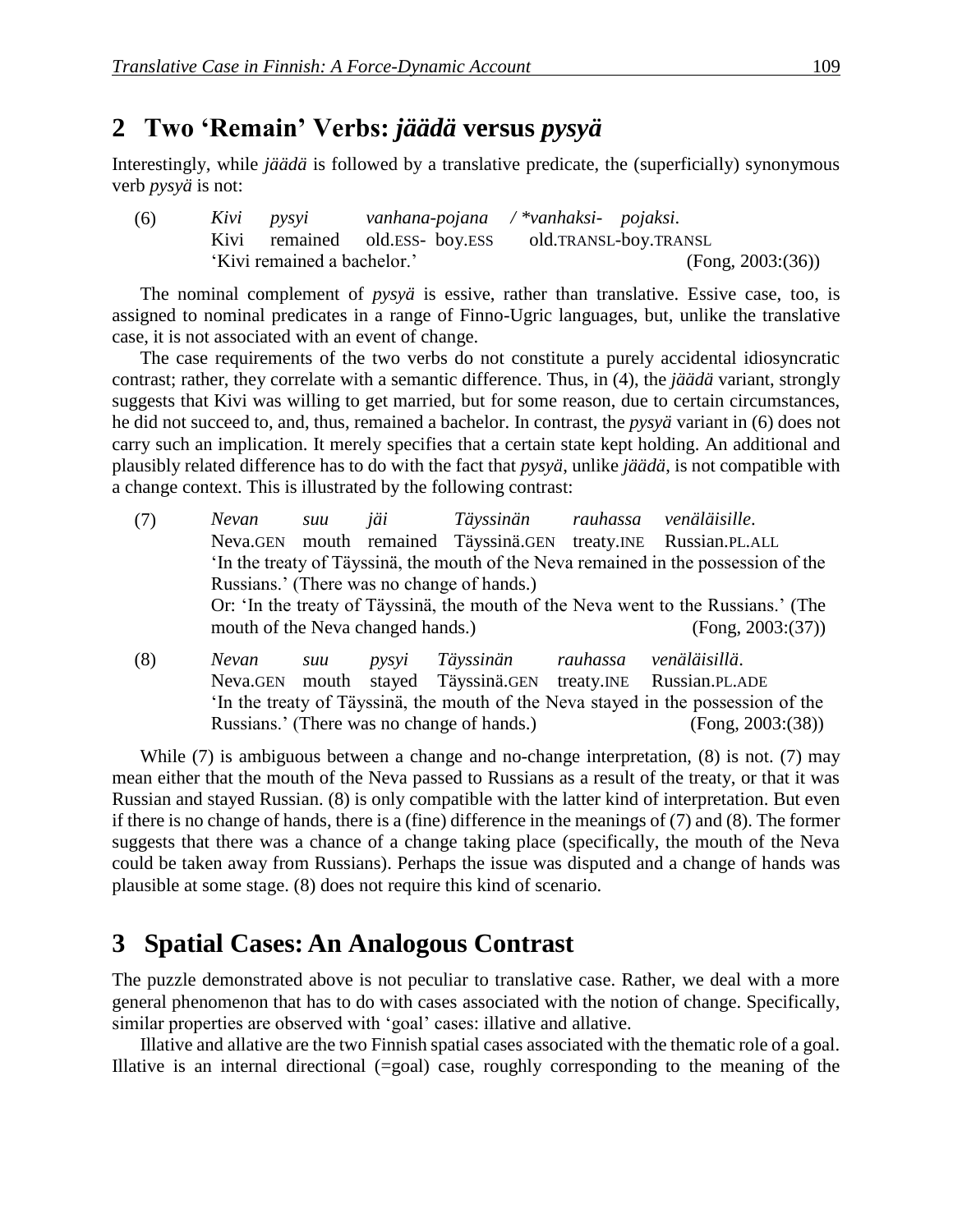preposition *into* (cf. (9a)), and allative is an external directional case, whose closest English counterpart is *onto* (cf. (9b)). 2

- (9) a. *Hiiri juoksi laatikkoon*. mouse ran box.ILL 'A/The mouse ran into the box.'
	- b. *Hiiri juoksi laatikolle*. mouse ran box.ALL 'A/The mouse ran onto the box.'

The notion of goalhood is, of course, strongly interrelated with change. Specifically, these examples entail a particular kind of change: change of location. At the beginning of the event, the argument that undergoes motion does not occupy the location denoted by the goal phrase. At the endpoint of the event, it does. Thus, here, too, we deal with a kind of change from not P to P, e.g., in (9a), from not being inside the box to being inside it. Indeed, these cases are compatible with verbs of motion and change of location, such as *laittaa* 'put', *tulla* 'come', *ajaa* 'drive', *juosta* 'run', *mennä* 'walk', etc. But, crucially, they also mark locational complements of the verb *jäädä* 'remain':<sup>3</sup>

| (10) |         | a. Jäin kaupunkiin.<br>remained.1sG town.ILL<br>'I stayed in town.' (Literally: I stayed to town.)                                       |  |  |  |
|------|---------|------------------------------------------------------------------------------------------------------------------------------------------|--|--|--|
|      | $b_{1}$ | Merimiehen ei tarvitse jäädä merelle yksin.<br>sailor NEG.3SG need remain sea.ALL alone<br>'A sailor doesn't have to stay at sea alone.' |  |  |  |

The sentences in (10) do not entail a change of location; quite the opposite, they assert that such a change did not take place. Still, in both instances, 'goal' cases are used. This state of affairs is, of course, reminiscent of what has been observed for the translative.

The similarity extends further. Once again, the case-related properties of *jäädä* differ from those of the superficially synonymous *pysyä* 'remain'. The latter, more predictably, combines with expressions that appear in locative cases, specifically, inessive (internal) and adessive (external). These cases correspond to the thematic role of location, rather than goal, and can be roughly translated as the English prepositions *in* and *on* (in their locative use).

|  | (11) a. <i>Pysyin</i> kaupungissa.             |  |  |  |  |  |  |  |
|--|------------------------------------------------|--|--|--|--|--|--|--|
|  | remained.1sG town.INE                          |  |  |  |  |  |  |  |
|  | 'I stayed in town.'                            |  |  |  |  |  |  |  |
|  | b. Merimiehen ei tarvitse pysyä merella yksin. |  |  |  |  |  |  |  |
|  | sailor NEG.3sG need remain sea.ADE alone       |  |  |  |  |  |  |  |
|  | 'A sailor doesn't have to stay at sea alone.'  |  |  |  |  |  |  |  |

Once again, the intuitive difference between sentences with the two verbs has to do with the potential dynamicity of the situation. According to native speakers of Finnish, *jäädä*-sentences create a feeling that the subject was likely to leave the place denoted by the illative/allative DP

 $\overline{\phantom{a}}$ 

 $2$  See Lestrade (2010) for a detailed discussion of spatial cases and their roles across languages.

<sup>&</sup>lt;sup>3</sup> Example (10) is taken from: [https://issuu.com/espanjansanomat/docs/es120/4.](https://issuu.com/espanjansanomat/docs/es120/4)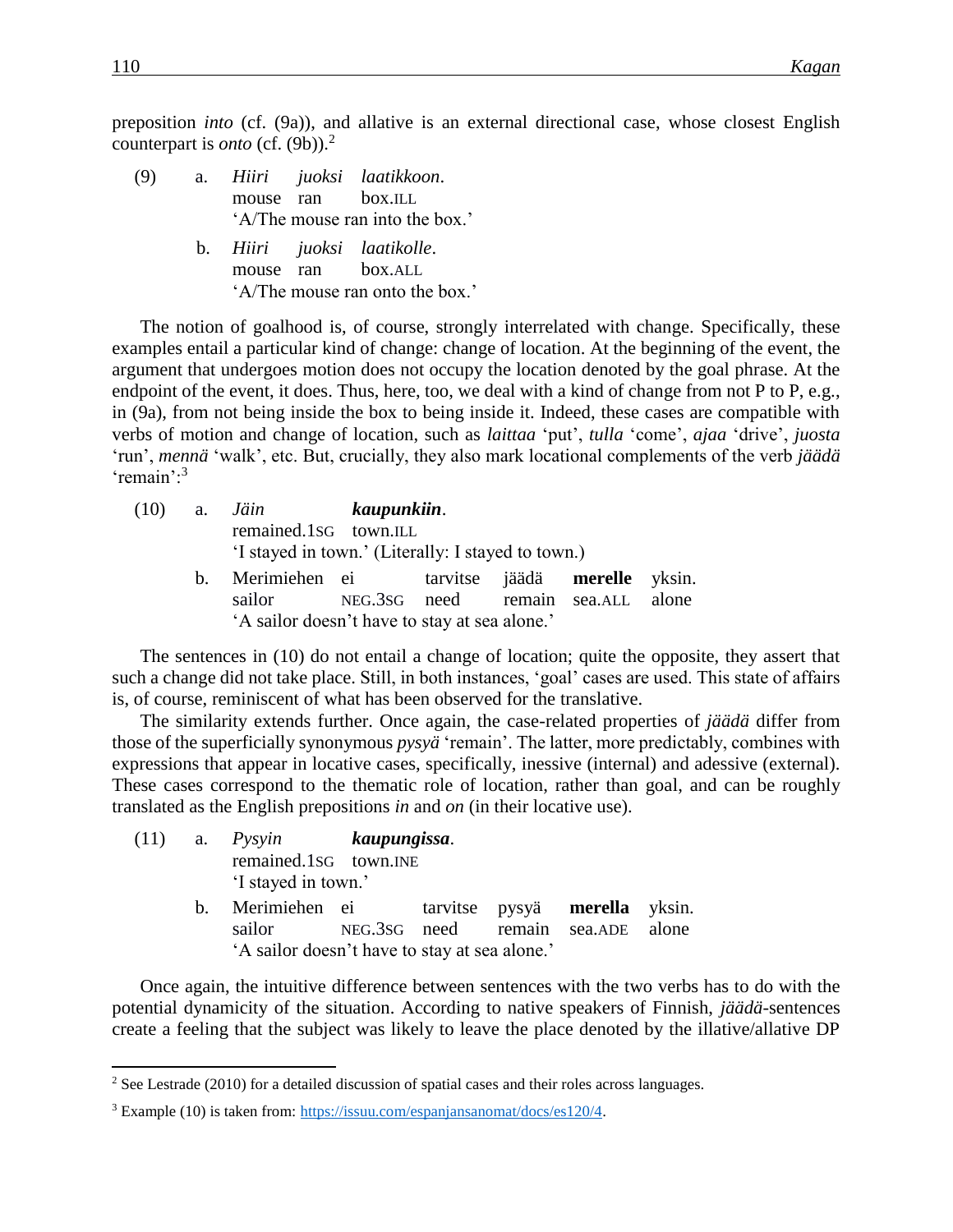but, ultimately, stayed there. In contrast, *pysyä*-examples merely assert that a certain locational relation continued to hold. Thus, just as under the translative/essive contrast, *jäädä* is associated with a potential or expected change, whereas *pysyä* is not.

### **4**xx**A Modal Analysis and Its Shortcomings**

Potentially, the distribution of the "cases of change" (translative, illative, and allative) and their compatibility with *jäädä* could be accounted for within the framework of a modal analysis. Let us begin with the translative. The modal analysis would link this case to the notion of change, while taking it to be realized in a certain (set of) world(s), not necessarily identical to  $w_0$ . Essentially, this approach is taken by Fong (2003), although she does not mention modality explicitly. She argues that even *jäädä*-sentences involve a change, whether entailed or presupposed, real or unrealized. Thus, the change may take place in alternative versions of reality. These may be worlds representing a salient individual's expectation/desire state, or possibly inertia worlds (cf., Dowty 1979). To illustrate, according to (4), repeated as (13) below, Kivi stops being a bachelor within those worlds that confirm to his desire state.

One potential problem of a modal analysis has to do with its vagueness, as the relevant set of worlds will probably be difficult to define in a precise way. However, an even more immediate problem has to do with the **direction of change**. Taking P to be the predicate denoted by the translative-taking phrase, the change in sentences like (1)-(3) is **from not-P to P**. For instance, in (1a), repeated here as (12), Toini's state changes from not being sick to being sick. In contrast, the potential/expected/desired change in sentences of the (13) type is **from P to not-P**. Thus, according to (4), repeated as (13), Kivi remained a bachelor but he was willing/expected to get married, i.e., the unrealized change is one from having the property denoted by the predicate to lacking it (one of stopping being a bachelor).

(12) *Toini tuli sairaaksi*. Toini became sick.TRANSL 'Toini became sick.' **(not-P > P; in w0)**

(Fong, 2003:(5))

(13) *Kivi jäi vanhaksi- pojaksi.* Kivi remained old.TRANSL-boy.TRANSL 'Kivi remained a bachelor.' **(P > not-P; in Kivi's desire worlds)** (Fong, 2003:(45))

An analogous contrast can be observed between the two readings of (7), repeated here as (14). Under the (14a) reading, we deal with a non-instantiated change from being in the possession of the Russians to being in somebody else's possession. In turn, (14b) asserts an actual change from belonging to a different country to belonging to Russians.

(14) *Nevan suu jäi Täyssinän rauhassa venäläisille*. Neva.GEN mouth remained Täyssinä.GEN treaty.INE Russian.PL.ALL 'In the treaty of Täyssinä, the mouth of the Neva remained in the possession of the Russians.' (There was no change of hands.) Or: 'In the treaty of Täyssinä, the mouth of the Neva went to the Russians.' (The mouth of the Neva changed hands.) (Fong, 2003:(37))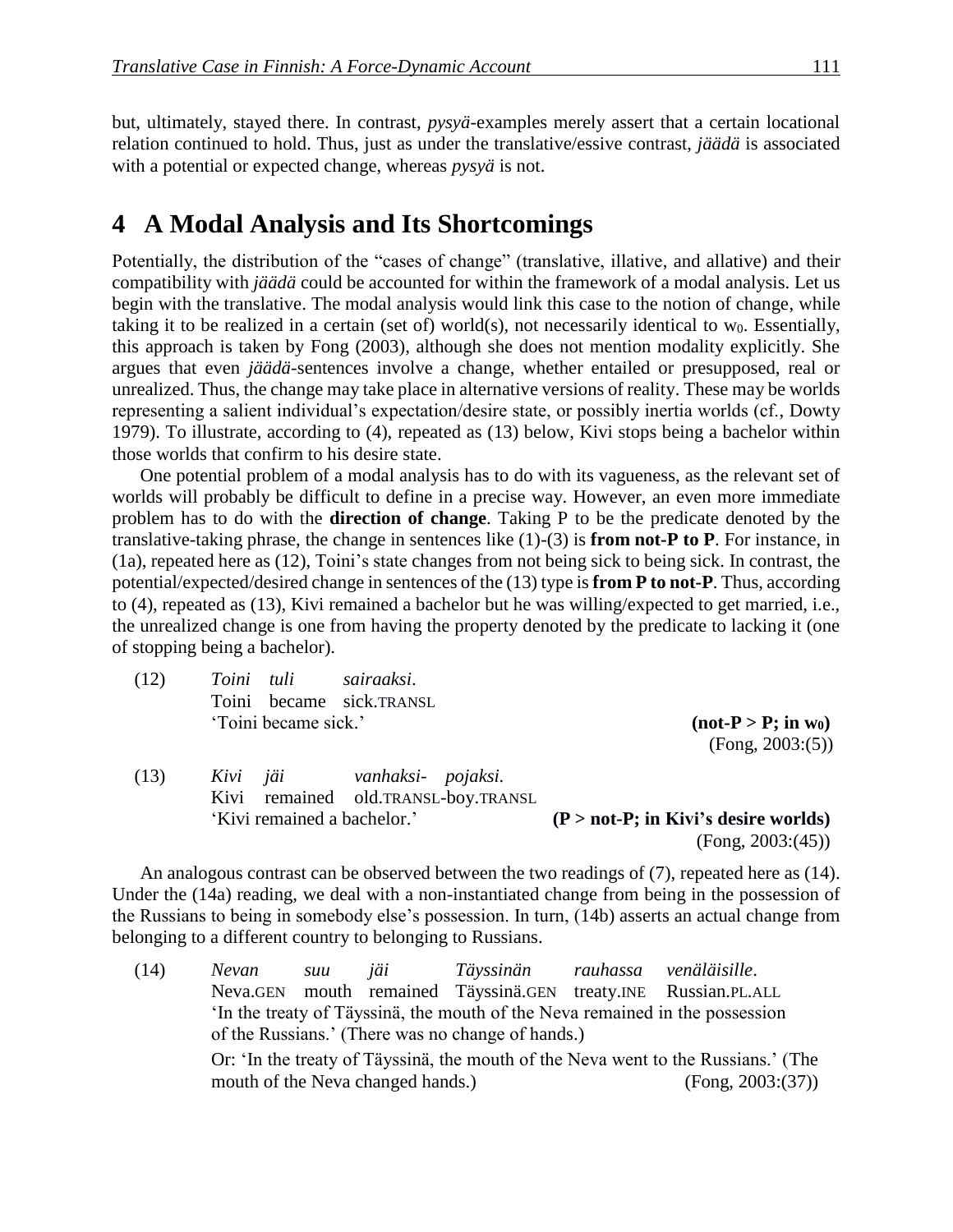Thus, under the modal view, translative case turns out to be compatible with a change in either direction. This leads Fong to state that in its semantics, "the exact ordering of phases in the diphasic structure is left unspecified. The ordering of phases could be not- $P < P$ , or  $P <$  not- $P$  [...], depending on the event structure as determined by the verb and its arguments" (ibid.:17). However, it remains somewhat unclear how the direction of change is determined in each particular case. For instance, the current model cannot explain why (12) above cannot mean that Toini recovered from sickness. In other words, it cannot account for the fact that (12) does not have a reading according to which the subject underwent a change from sickness to non-sickness. If the translative is equally compatible with a shift from not-P to P, and from P to not-P, we would expect (12) to be ambiguous between two possible readings: (i) Toini got sick (from not-P to P), and (ii) Toini recovered from sickness (from P to not-P). Nothing in the lexical semantics of the individual words that appear in the sentence seems to rule out the second interpretation. Still, it is unavailable.

The absence of the direction-based ambiguity in  $(12)$  (as well as in all the examples in  $(1)-(3)$ ) suggests that the translative case is, after all, sensitive to the temporal ordering of P and not-P.

In fact, we can formulate the generalization regarding the choice between the two directions in a precise manner: In instances of real change, the shift is from not-P to P, whereas with unrealized/expected change, it is from P to not-P. But this kind of difference is very difficult to account for within the modal approach. Why would the translative be licensed by a change from not-P to P in  $w_0$ , but by a change from P to not-P in alternative versions of reality? This contrast seems to be too radical and remains unexplained.

An analogous problem holds for the account of "goal" cases, illative and allative. Here, too, a modal analysis is tempting: The cases are licensed as soon as a change-of-location event takes place in some salient possible world, which does not have to be the actual one. In fact, however, the problem of such an analysis becomes even more striking than with the one concerning translative case. Just as with the translative, the goal cases are normally associated with a change from not-P to P (i.e., an argument that originally does not occupy a certain location comes to occupy it). With *jäädä*, in contrast, the hypothetical change is from P to not-P (from being at the location denoted by the illative or allative DP, to leaving it in a world of one's desires or expectations). For instance, the subject of (10a) above, repeated here as (15), has been presumably expected to leave the town, meaning that a change from being there to NOT being there occurs in some hypothetical possible world. But while the translative could, in principle, be associated with a change in either direction, with the spatial cases this is totally unjustified. Once the (potential) change is from P to not-P, namely, from occupying the location to not occupying it, the location in question is no longer a goal. Rather, it is **a source**. And sources receive totally different cases in Finnish, specifically, **elative** and **ablative**. Thus, if the local case in (15) reflected the motion AWAY from the town (no matter which world is the relevant one), we would predict the noun to appear in the elative form, *kaupungista* 'from the town', and not in the illative as can be observed.

(15) *Jäin kaupunkiin.* remained.1SG town.ILL 'I stayed in town.' (Literally: I stayed to the town.)

To sum up thus far, the modal approach faces the problem of direction reversal. The change in w<sup>0</sup> and in alternative possible worlds is entailed to occur in opposite directions, which makes the analysis not as uniform as desired and, moreover, makes wrong predictions regarding the form of locationa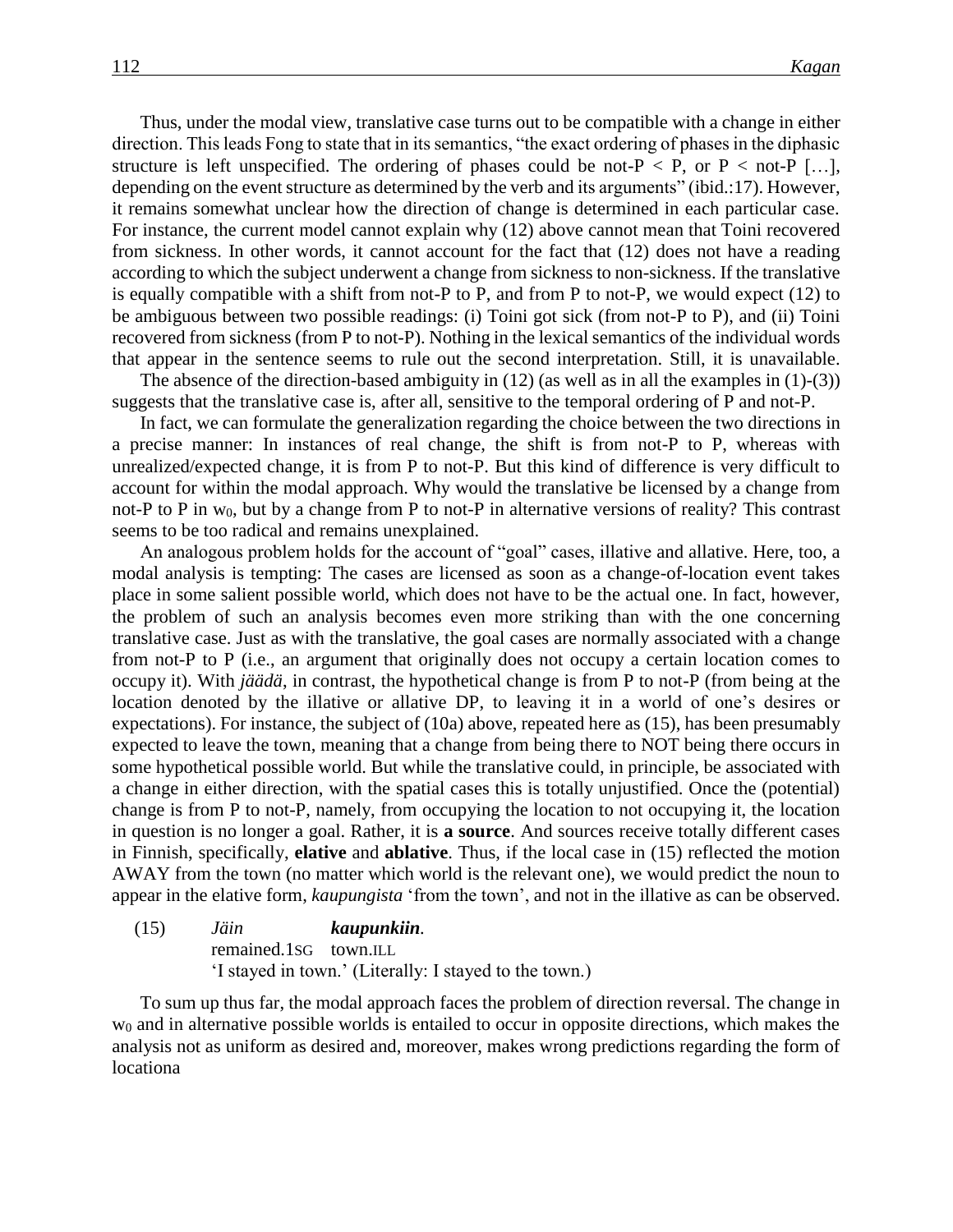l arguments with *jäädä*. The next section puts forward an approach that captures the facts described above without assuming that the semantics of *jäädä*-sentences involves alternative possible worlds.

## **5** Cases of Change: A Force Dynamic Analysis

#### **5.1 The Intuition behind the Proposal**

I propose that "cases of change" are sensitive not to the notion of change *per se*, but rather to an inherent component of change: Energy being exerted for the purposes of the P-state to hold.

The intuition behind the proposed account is as follows. Sentences with "cases of change", whether with telic predicates (1b) or with *jäädä* (4), repeated below as (16a-b), imply that energy is exerted in order for the P-state (the one denoted by the translative/illative/allative expression) to hold.

| (16) | a. Hän muuttui (toukasta) perhoseksi.                 |                   |
|------|-------------------------------------------------------|-------------------|
|      | s/he changed caterpillar.ELA butterfly.TRANSL         |                   |
|      | 'S/he changed (from a caterpillar) into a butterfly.' | (Fong, 2003:(6))  |
|      | b. Kivi jäi vanhaksi- pojaksi.                        |                   |
|      | Kivi remained old.TRANSL-boy.TRANSL                   |                   |
|      | 'Kivi remained a bachelor.'                           | (Fong, 2003:(45)) |

In (16a), the energy is required in order for an event of change (from a caterpillar state to a butterfly state) to take place. In (16b), the energy is required in order for the state of bachelorhood **to keep holding**. As pointed out above, the sentence implies that Kivi had a tendency toward getting married, and energy had to be exerted in order for this change NOT to take place, i.e., in order for Kivi to remain in the bachelor state. In other words, while a change takes place in (16a), but not in (16b), energy, or dynamism, is needed in both instances in order for the P-state to hold.

Here, I follow Talmy's (2000) insight that the semantics of such verbs as *stay*, *keep*, and *remain* (unlike *be*) involves **force dynamics**. The notion of force has played a substantial role in cognitive semantic literature of the last two decades, and is also gaining attention in formal semantics (cf. e.g. Talmy, 2000; Wolff, 2007; Croft, 2012; Copley and Harley, 2015; Goldschmidt and Zwarts, 2016). Copley and Harley (2015:104) informally define force as "an input of energy that arises from the objects and properties in a situation". Roughly, force is entailed to be exerted in order for the situation to remain unchanged. This makes the above-listed verbs more dynamic than classical statives. To illustrate, (17) is compatible with a situation whereby the ball has a tendency to remain in place, but the tendency is overcome by an external force acting on it. Alternatively, the ball may, in fact, have a tendency to move, which is opposed by external factors, e.g., by stiff grass. The sentence then asserts that the ball **overcomes** these factors. Under both types of scenario, force/energy is exerted in order for the rolling event not to stop.

(17) *The ball kept (on) rolling along the green.* (Talmy, 2000:(1aii))

Analogously to the first scenario, I propose, the use of *jäädä* in (16b) suggests that Kivi has a tendency/desire to get married, but other circumstances (for instance, girls rejecting him) force him to remain in the bachelor state. In other words, action/force/energy is needed for the purposes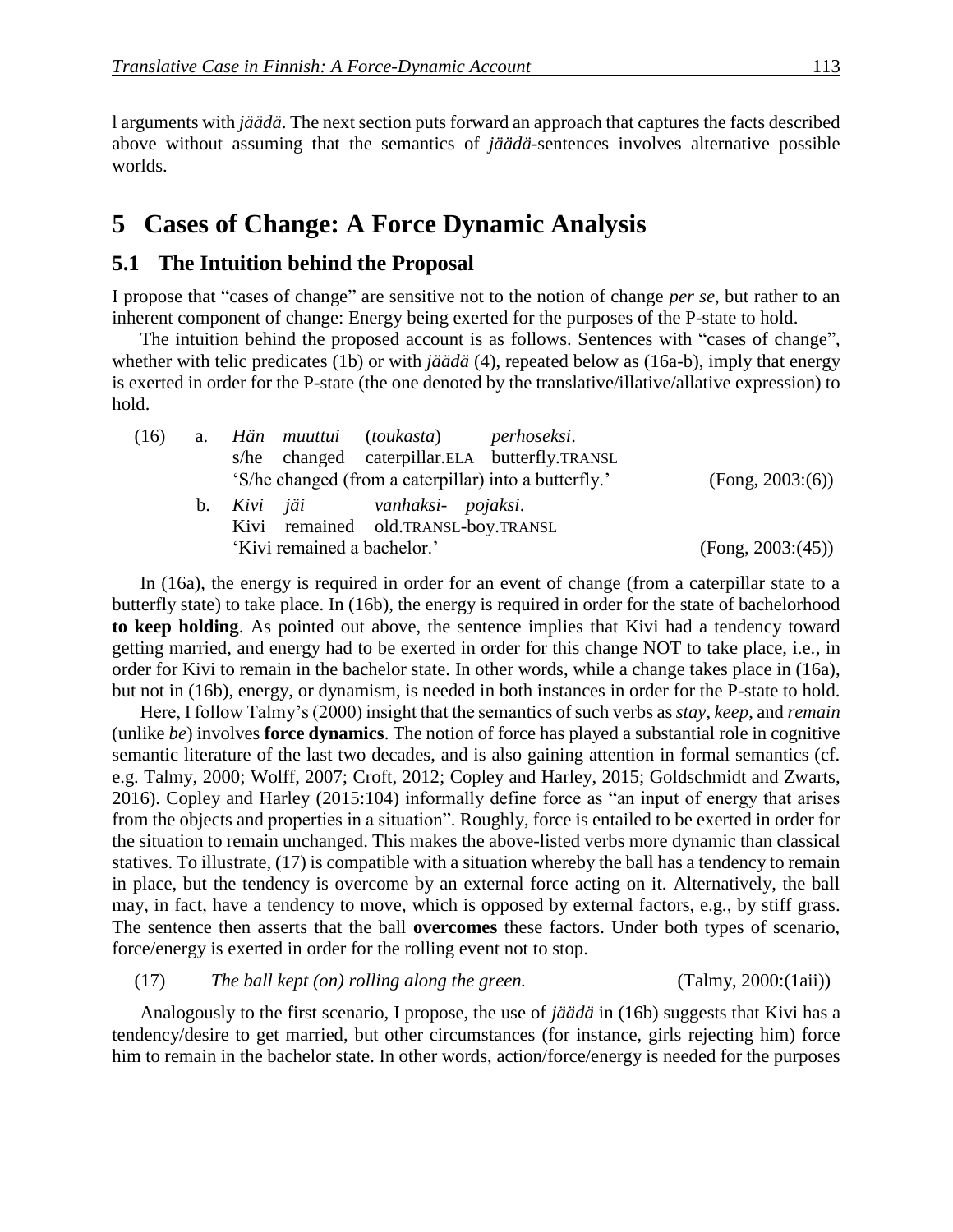of maintaining this state. This is what licenses (and even requires) translative case-marking.<sup>4</sup> In contrast, *pysyä* is purely stative. It implies no force or dynamics, and is used merely to assert that no change of state took place.

More generally, "cases of change"-marking signals that force is exerted in order for the Psituation to hold (i.e., in order for the argument to have the property denoted by the case-marked predicate). This may happen in two types of situations. The prototypical case is one whereby, originally, the argument lacks the property P and force is exerted in order for it to acquire this property. In other words, a change from not-P to P takes place. Naturally, this is the configuration that is most closely associated with both the translative and goal cases. However, another type of situation is compatible with the required configuration as well: One in which force is exerted in order for the argument to remain in the state in question, and NOT to undergo a change. This happens when a change is for some reason expected or natural, namely, there is a tendency toward a change, and then force/energy exertion is needed in order to overcome this tendency. Such a situation is signaled by *jäädä*, and this is why this verb is accompanied by a translative, illative, or allative complement.

To summarize: "Cases of change"-marking signals that force is exerted in order for the Psituation to hold. This happens in two types of situations:

- (i) A **change** from not-P to P takes place.
- (ii) Energy is exerted in order for the argument to **remain** in the P-state.

Note that under this approach, the direction is never reversed, as it is within the modal analysis. The force is always exerted in order for a P-situation to hold.

#### **5.2** Formalizing Force Dynamics (Copley and Harley, 2015)

Before proposing a formal account of "cases of change", that captures the intuition spelled out in the previous subsection, I introduce the framework which will be employed for this purpose. Specifically, I follow Copley and Harley (2015), who formalize the concept of force dynamics in a generative linguistic account. Within the framework they develop, forces are represented as functions from situations to situations, type  $\lt s$ ,  $s$   $>$ . The input is the original situation  $s$  (the **initial situation** of force f) and the output – a (potentially different) situation s' which is brought about by exertion of **the net force** of *s* (the force that arises from all the individuals and properties in *s*).  $s'$  is referred to as the **final situation** of force  $f$ . A linguistic situation, which constitutes a linguistic representation of a conceptual situation, is defined as follows:

(18) (Linguistic) situations:

l

A (linguistic) situation s corresponds to a conceptual situation  $\sigma$ , which is a spatiotemporally bounded "annotated snapshot" of individuals and their property attributions. (ibid.:118)

<sup>4</sup> It may seem, on the basis of the above discussion, that *jäädä*-sentences involve a force leading to the termination of the P-situation, and not to its persistence. After all, (16b) suggests that Kivi wishes to get married and, presumably, takes some steps towards this goal. Quite plausibly, in many instances, this is indeed true: Some force is present that could potentially bring about the not-P state (an intuition that lies at the basis of the modal account). However, crucially, if force  $f_1$  is exerted towards not-P, but P keeps holding, this means that there is also a force  $f_2$  which overcomes  $f_1$ . There must be a "counter-force" which makes it possible for P to persist. It is, I argue, the presence of such a force (independently of the (non-)existence of  $f_1$ ), that licenses those cases which have been originally conceived of as implying change.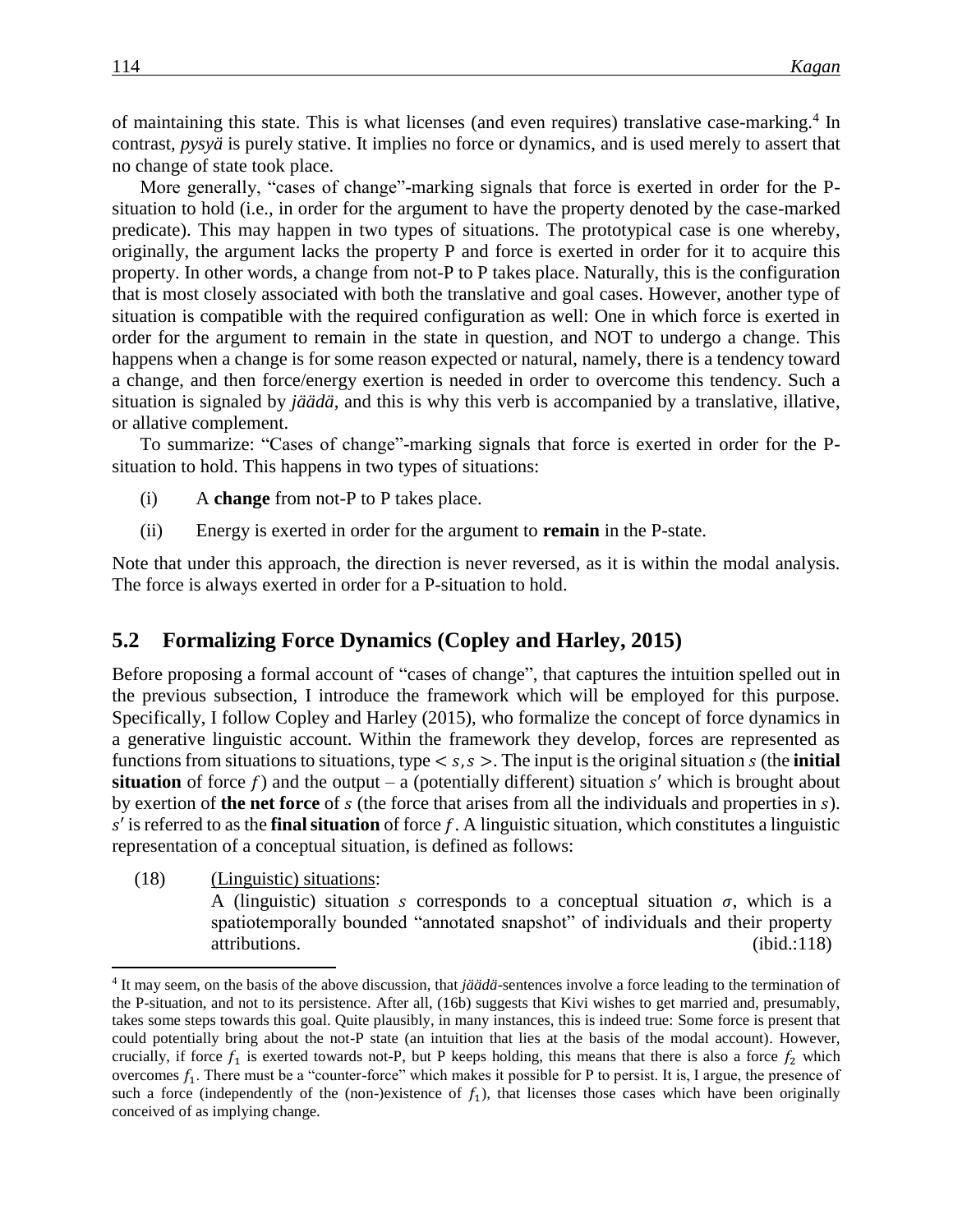Stage-level stative predicates, which are (truly) non-dynamic, are defined as predicates of situations of type  $\langle s, t \rangle$ . In turn, dynamic predicates constitute predicates of forces and as such are of type  $\lt f, t >$ .

Copley and Harley follow the approach according to which the event/argument structure correlates with the syntactic structure of the verb phrase, which is thus decomposed into several functional projections (whose more precise number depends on the lexical semantic complexity of the predicate). For instance, with intransitive change–of-state predicates such as *open* in (19), the maximal verbal projection (vP) contains two phrasal projections. The lower one is a small clause (SC) of type  $\langle s, t \rangle$  (a predicate of situations p), which denotes the resulting state (the door being open). The higher one, vP, is of type  $\lt f$ ,  $t >$  (a predicate of forces). Its head v° contributes the BECOME meaning. More precisely, it "introduces a force  $f$  and asserts that  $p$  holds of the final situation of that force" (ibid.:124). Further, it contributes the presupposition according to which the initial situation is a not-p situation. The contribution of this  $v_{BECOME}$  head is formally represented in (21), taken from Copley and Harley (2015:(19)). The syntactic structure and semantic types of the constituents proposed by Copley and Harley for the  $vP$  in (19) are represented in (20) (ibid.:(20))



(20)



(21) 
$$
[[v_{\text{BECOME}}]] = \lambda p \lambda f. p(\text{fin}(f))
$$
  
presupposed:  $\sim p(\text{init}(f))$ , (init(f)) is efficacious.<sup>5</sup>

fin(f) is the final situation of f (one that is rendered after f takes the situation of which it is a force as its argument) and p is a predicate of situations, type  $\langle s, t \rangle$  (an analogue of an event predicate within event semantics). Roughly, according to  $(21)$ , the predicate p is asserted to characterize the situation which results from the exertion of force  $f$ . It is further presupposed that the original situation was not characterized by the property  $p$ .

Quite interestingly, the contribution of verbs of maintenance such as *keep*, illustrated in (17) above, and *stay*, is quite similar to what we find in (21). In fact, Copley and Harley treat *stay* as "a verb-of-maintaining version of  $v_{BECOME}$ " (ibid.:148). The use of this verb is illustrated in (22) and its semantics, in (24). Note that the truth-conditional contribution of *stay* is exactly the same as that of  $v_{\text{BECOME}}$ : A force is exerted, and its final situation is a p-situation (here, the door being open). The difference between  $v_{BECOME}$  and *stay* has to do with their presuppositions. While the former presupposes that the initial situation is NOT a  $p$ -situation (and, thus, a change takes place), the latter, quite on the contrary, contributes the presupposition according to which the initial

<sup>&</sup>lt;sup>5</sup> "A situation S<sub>0</sub> is *efficacious* just in case its *ceteris paribus* successor situation occurs" (Copley and Harley, 2015:121). This aspect of meaning will be less relevant for my present purposes.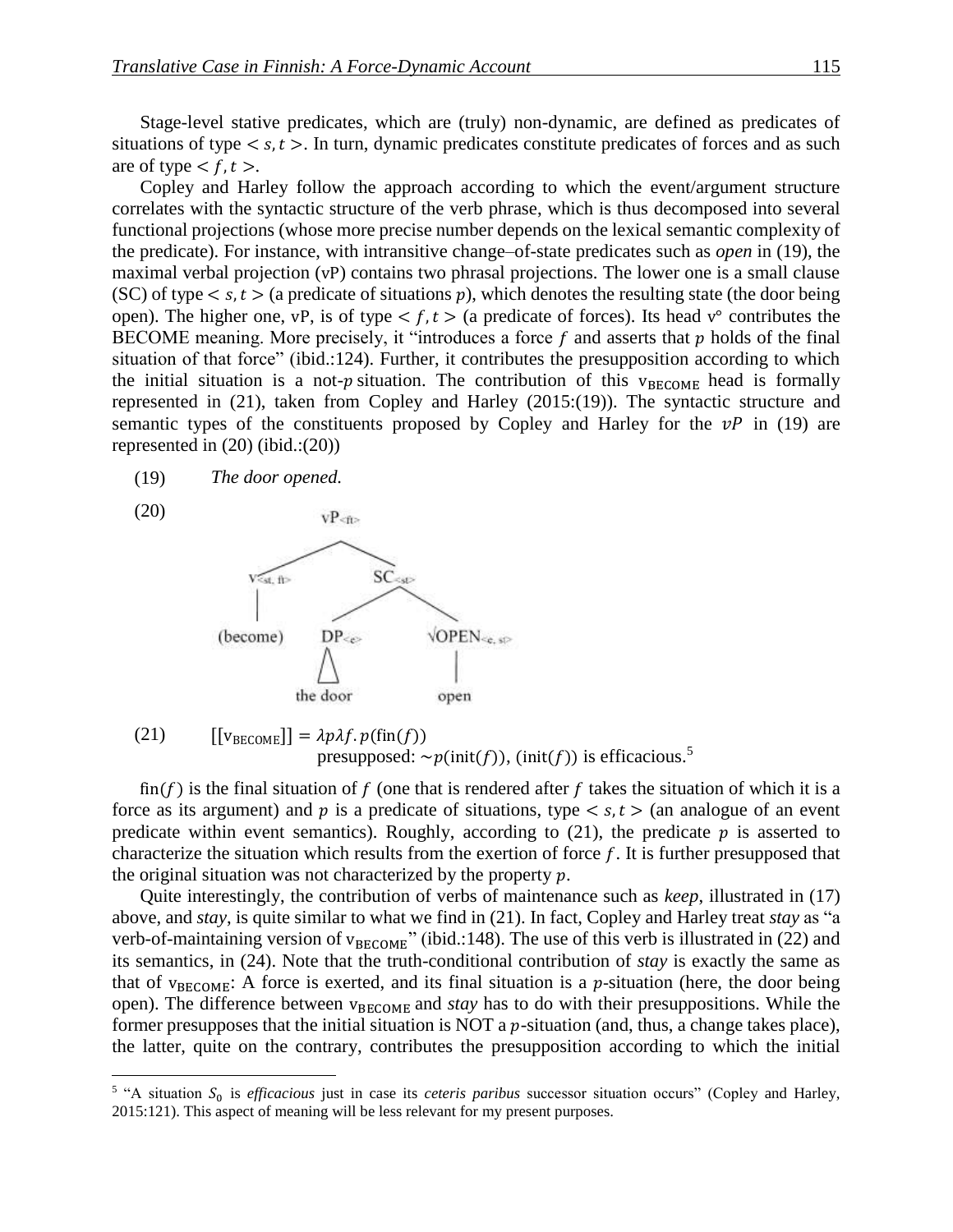situation IS a p-situation (and, thus, the force f is exerted in order for a p state of affairs to be *maintained*).

The tree diagram representing the structure of (22) is provided in (23) (Copley and Harley,  $2015$ :(69)). It is worth pointing out that *stay*, just like  $v_{\text{BECOME}}$ , takes a predicate of situations as an argument and returns a predicate of forces as the value, hence the semantic type  $\langle s f, f t \rangle$ .

- (22) *The door stayed open.*
- (23)



(24)  $[|stay|] = \lambda p\lambda f. p(\text{fin}(f))$ presupposed:  $p(\text{init}(f))$  (ibid.:(70))

#### **5.3** A Force-Dynamic Account of the Finnish Translative

Let us now turn back to the Finnish case system and begin with the translative. I propose that this case is assigned to a nominal or adjectival predicate of situations in the presence of the semantic meaning component that is shared by  $v_{BECOME}$  and *stay*:

(25) The nominal/adjectival predicate  $P$  (type  $\lt e, st \gt)$  will appear in translative case iff the sentence entails that  $\exists f[p(\text{fin}(f))]$ (where  $\dot{p}$  is the predicate of situations that is obtained by applying  $\dot{p}$  to its individualtype argument)

The translative is assigned when the final situation is entailed to hold by virtue of force exertion. However, this case is indeterminate regarding the nature of the original (initial) situation: It could be a p-situation, as with *jäädä*, or a not-p situation, as with, e.g., *muuttua* '(undergo a) change', which contributes a  $v_{\text{BECOME}}$  head.

(27) and (28) below represent the structure and the compositional semantics of the vP in (26), respectively. The sentence illustrates translative case-marking in the presence of a changedenoting verb *tulla* 'come/become', which, I propose, carries the meaning of  $v_{BECOME}$  under its present use.

(26) *Toini tuli sairaaksi*. Toini became sick.TRANSL 'Toini became sick.' (Fong 2003:(5))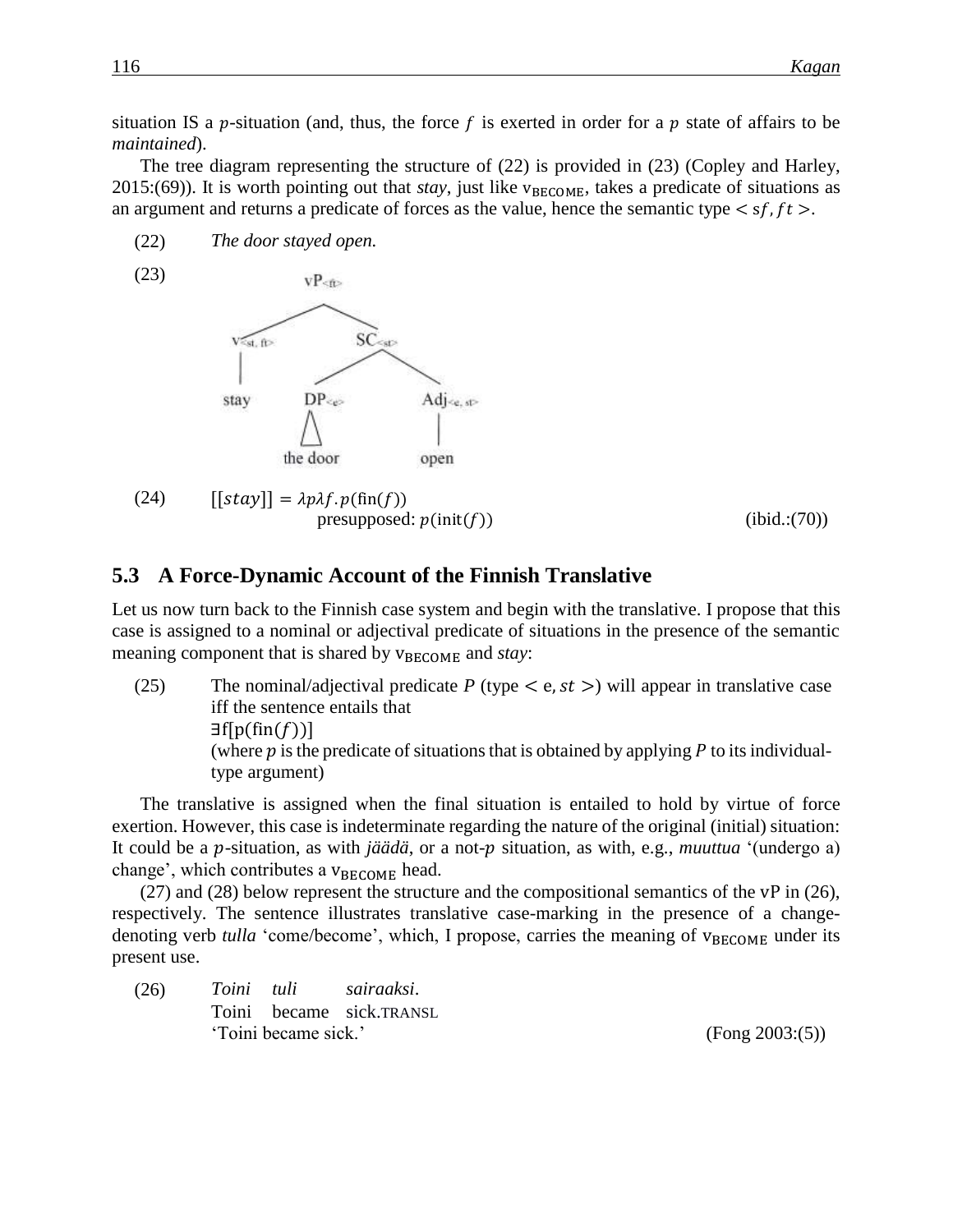

The BECOME head *tulla* takes a small clause (SC) denoting, roughly, a situation predicate *Toini being sick* and returns a predicate of forces: A force is exerted such that at its final situation, Toini is sick. It is presupposed that in the original situation, Toini is not sick.

Before I proceed, it is important to point out that the rule in (25) is taken to be a **condition** on the licensing of the translative, rather than its semantic **contribution**. I draw this conclusion on the basis of the following generalization. The meaning component in (25) is entailed by the presence of certain lexical and/or functional heads, such as  $v_{BECOME}$  or *jäädä*. The translative suffix does not affect the meaning of the sentences. Rather, it is licensed and required when the appropriate meaning component is (independently) contributed. For instance, if the translative is substituted by a different case in (29), the sentence becomes ungrammatical, but the meaning component of change does not disappear. Analogously, (4) is unacceptable with the essive – instead of the translative – case, as revealed in (30). This is due to the fact that the verb *jäädä* contributes the meaning of a force being exerted in order for the  $p$ -situation to hold. In both examples, this meaning component is supplied by the verb, and the appropriate case is required.

| (29) | a.             | Toini tuli sairaaksi.<br>Toini became sick.TRANSL                     |                                                                      |                           |
|------|----------------|-----------------------------------------------------------------------|----------------------------------------------------------------------|---------------------------|
|      |                | 'Toini became sick.'                                                  |                                                                      | (Fong 2003:(5))           |
|      | $\mathbf{b}$ . | *Toini tuli sairaana.<br>Toini became ill.ESS<br>'Toini became sick.' |                                                                      |                           |
| (30) | a.             | 'Kivi remained a bachelor.'                                           | Kivi jäi   vanhaksi- pojaksi.<br>Kivi remained old.TRANSL-boy.TRANSL | (Fong 2003:(45))          |
|      | b.             | 'Kivi remained a bachelor.'                                           | *Kivi jäi vanhana-pojana.<br>Kivi remained old.ESS- boy.ESS          | (based on Fong 2003:(35)) |

Inspecting the semantics of the two 'remain'-verbs in Finnish, *jäädä* and *pysyä*, it becomes evident that they share the following meaning components: The  $p$ -state holds of the asserted situation and is presupposed to have held of the preceding situation. The main difference has to do with the fact that *jäädä* entails force exertion, whereas *pysyä* does not.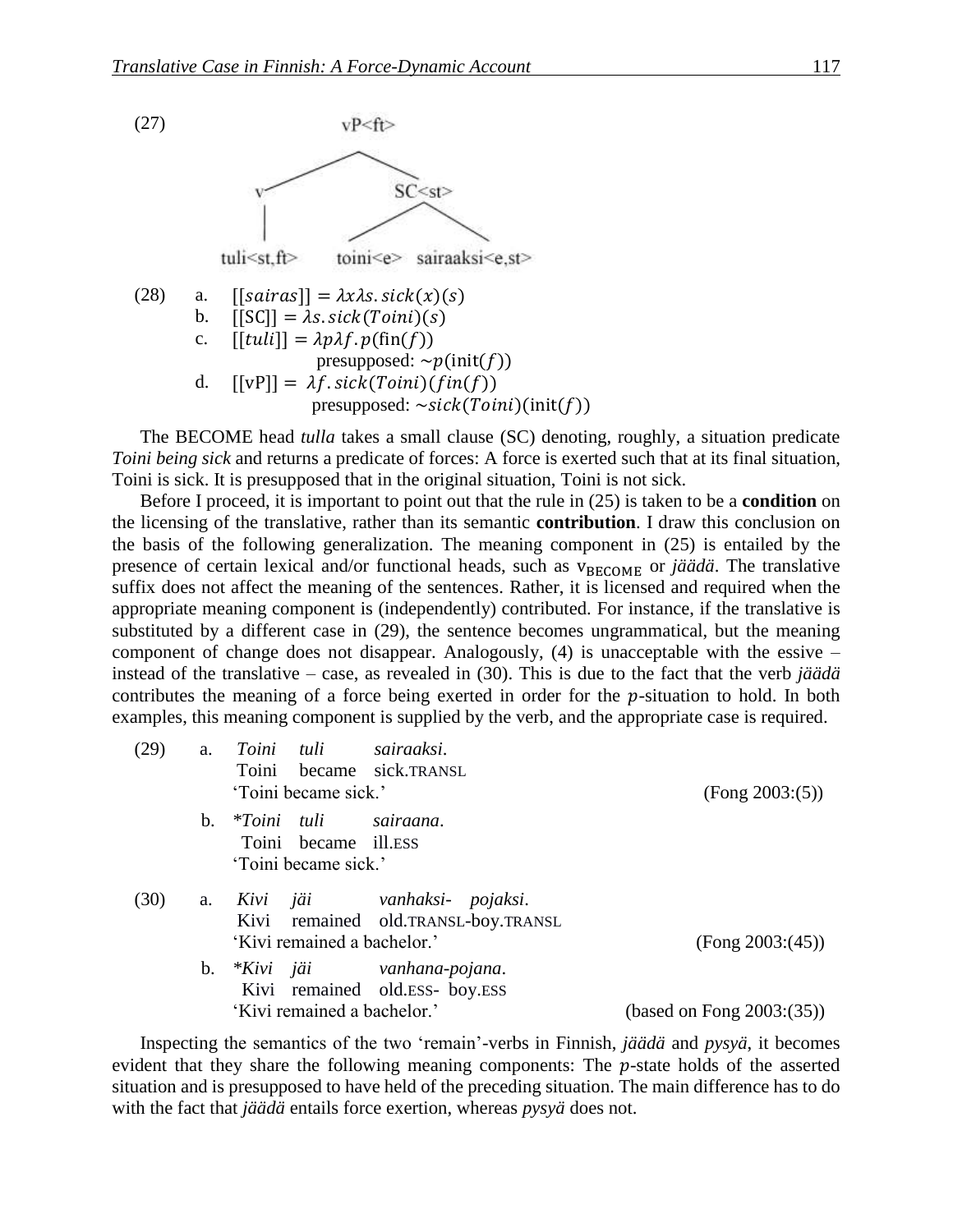*Jäädä* makes the same semantic contribution as proposed by Copley and Harley (2015) for *keep*.

(31) 
$$
[[j\ddot{a}\ddot{a}\ddot{a}]] = \lambda p\lambda f. p(\text{fin}(f))
$$
  
presupposed:  $p(\text{init}(f))$ 

A sentence with *jäädä* entails that a force  $f$  is exerted due to which the  $p$ -state holds at the final situation of f. It further presupposes that  $p$  holds of the initial situation of  $f$ . (32) below illustrates the use of this verb. (33) represents the structure of the relevant part of the sentence and the semantic type of each constituent, and  $(34)$  provides the compositional semantics of the  $vP$ .

(32) *Matti jäi vanhaksi- pojaksi*. Matti remained old.TRANSL-boy.TRANSL 'Matti remained a bachelor.'



Verbally,  $(32)$  entails that a force f is exerted due to which Matti is a bachelor at the final situation of  $f$ , and presupposes that Matti is a bachelor at the initial situation of  $f$ .

In contrast, as stated above, the semantics of *pysyä* does not involve force. The entailment part is thus quite simple: A  $p$ -situation  $s$  holds. However, the verb also presupposes that  $s$  constitutes a continuation of a *p*-situation that held previously. Formally, I propose for *pysyä* the semantics in (35):

(35)  $[[pysy\ddot{a}]] = \lambda p\lambda s. p(s)$ presupposed:  $\exists s'[p(s') \land \tau(s') < \tau(s) \land \neg \exists s''[\sim p(s'') \land \tau(s') < \tau(s'') < \tau(s)]]$ 

The part of the formula which is marked in bold makes sure that there is no interruption between s' and s. Otherwise, the use of *remain/pysyä* would be inappropriate. Specifically, it is specified that for every temporal interval t between the temporal traces of  $s'$  and  $s$ , there is a  $p$ situation that holds at  $t$ .

(36)-(38) illustrate a sentence with *pysyä* (nearly identical to the one provided in 6 above), its structure and compositional semantics, as well as the semantic types of its constituents. Note that *pysya* is of type  $\lt$  st, st  $\gt$ : It takes a predicate of situations and returns a predicate of situations.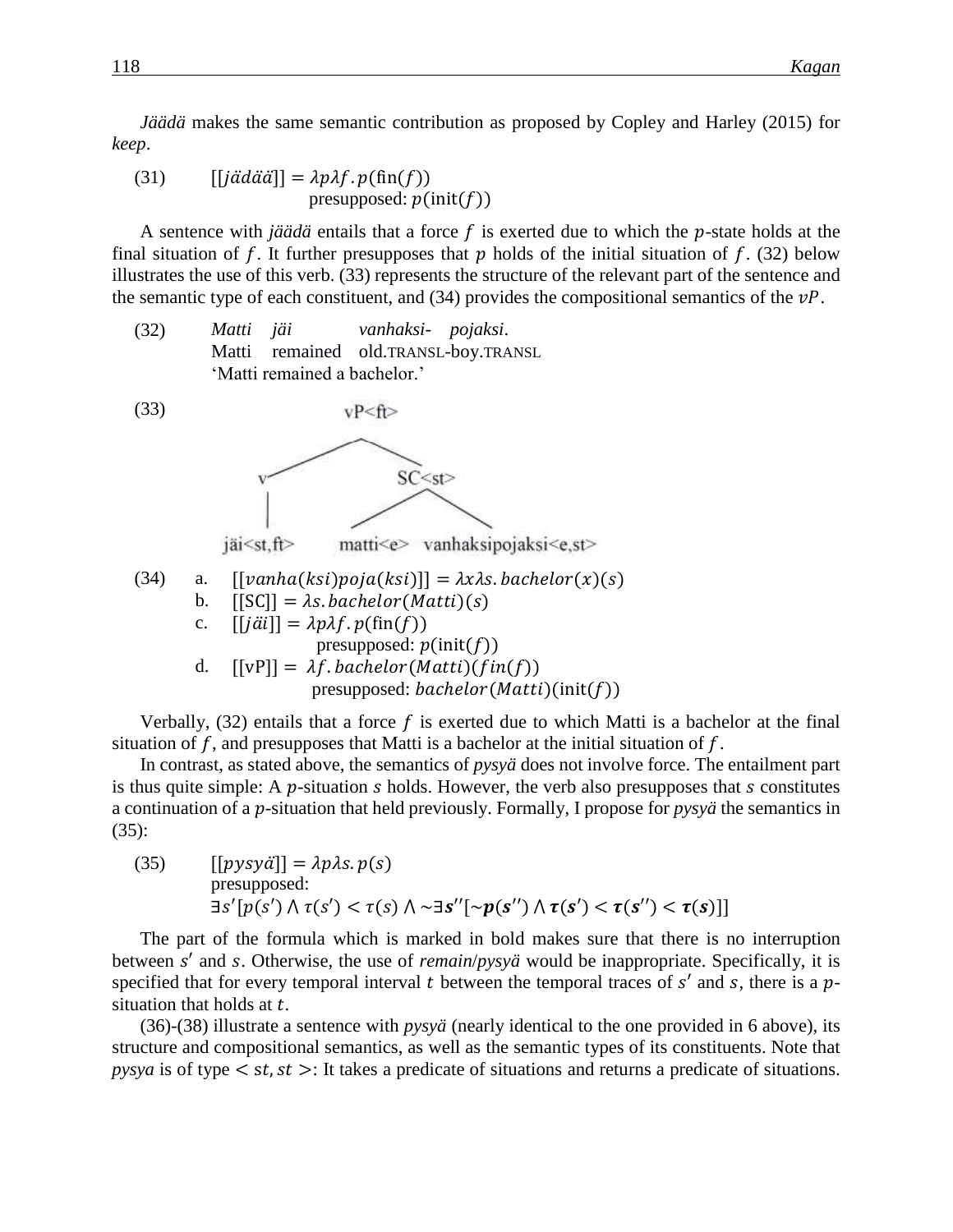Roughly, the shift is from situations whereby *Matti is a bachelor* to situations whereby *Matti remains a bachelor*. Both are stative.



The  $vP$  denotes a set of situations whereby Matti is a bachelor, with a presupposition that  $s$  is a continuation of a temporally preceding situation  $s'$  of Matti being a bachelor.

#### **5.4**xx**Force-Dynamics and "Goal" Cases**

In this subsection, I briefly sketch out an analysis of spatial cases that is based on the notion of force. The main proposal is analogous to what has been suggested for the translative. Illative (internal "goal" case) and allative (external "goal" case) are assigned whenever the sentence entails that a force is exerted, and the result (the final situation) is that an argument appears in a certain state. This time, we deal with a state of occupying the specified location. Similarly to the translative, these cases are **indeterminate** as to whether the same spatial relation holds at the initial situation of the force or not. In other words, the argument may: (i) move to this location, or (ii) remain in this location.

Formally, I propose that the "goal" cases are assigned in the presence of the following meaning components:

(39) a. Illative:  $\exists x \exists y \exists f$ . LOC(y,  $in[x]$ )(fin(f))

 $\overline{a}$ 

b. Allative:  $\exists x \exists y \exists f$ . LOC(y, on[x])(fin(f))<sup>6</sup>

In order to provide a detailed analysis of the derivation, it is necessary to distinguish between two meaning components (both of which are present in (39)):

 $6$  LOC(y,  $in[x]$ ) stands for 'y is located in x', and LOC(y, on[x]), for 'y is located on x'. This formal way to represent spatial relation meaning is largely based on Stiebels (1998).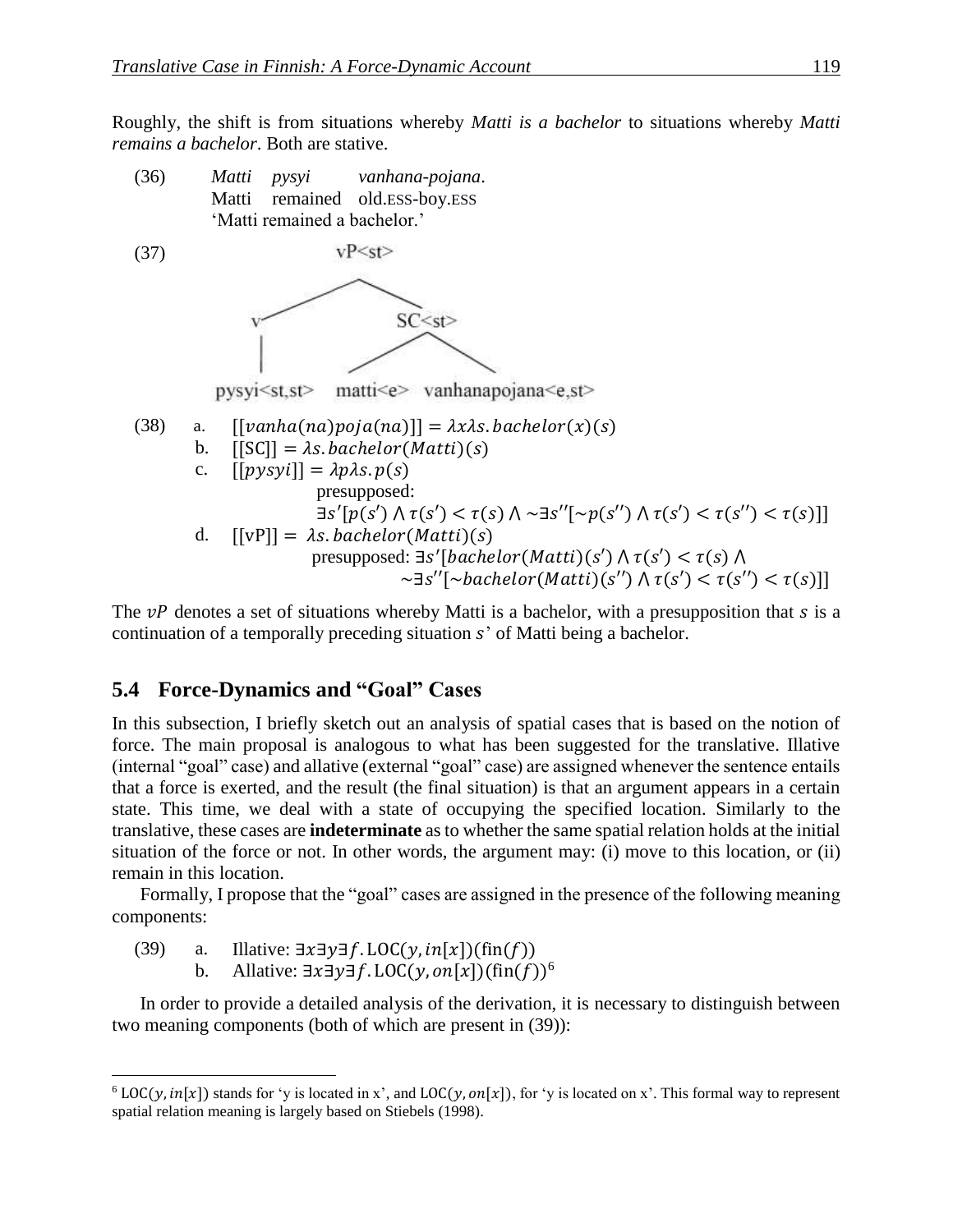- (i) A situation *s* whereby **y** is located in/on  $x$ ;
- (ii) A force  $f$  is exerted in order for  $s$  to hold

To illustrate, consider the example in (9a), repeated below as (40), which contains an illative phrase *laatikkoon* 'into the box'. This choice of case is related to the following entailments: (a) A force is exerted in order for the mouse to occupy a certain location (roughly, the 'goal' component), and (b) The resulting location is one whereby the mouse stands in the IN (containment) relation to the box. (If, in contrast, the mouse and the box come to stand in the ON (support) relation, a different case, specifically, allative, will be used.)

(40) *Hiiri juoksi laatikkoon*. mouse ran box.ILL 'A/The mouse ran into the box.'

An analysis of (40) is provided below. The tree diagram, on which the semantic types of all constituents are specified, is given in (41). The compositional semantics of the VP is represented in (42). I follow van Riemsdijk and Huybregts (2007) in assuming that, cross-linguistically, distinct positions should be posited for configuration (e.g., IN as opposed to ON) and directionality (e.g., GOAL versus SOURCE) markers (**Location** and **Direction** in their terminology) in the grammar. This holds even for a language like Finnish, in which both meaning components are associated with the same case suffix.

LOC(ation) is a P head, specified as INTERNAL, and phonologically empty. It looks for two individual arguments (the ground and then the figure). When it combines with them, we get a small clause, which is semantically a predicate of situations (in which the mouse is in the box). Hence the semantic type of LOC is:  $\langle e, \langle e, st \rangle$ . Then, another phonologically empty head, DIR(ection) (specified as GOAL), takes the small clause as its complement. It turns a predicate of situations into a predicate of forces. This PP constitutes a complement of the verb *juoksaa* 'run'.



Let us now consider the semantics of each node. Finnish words are substituted by their English translations for the sake of convenience.

(42) a.  $[[LOC_{INT}]] = \lambda x \lambda y \lambda s. LOC(y, in[x])(s)$ b.  $[[box, LOC]] = \lambda y \lambda s. LOC(y, in[the, box])(s)$ c.  $[[SC]] = \lambda s. \text{LOC}(the \text{. mouse, in} [the \text{. box}]) (s)$ d.  $[DR_{GOAL}] = \lambda p \lambda f. p(\text{fin}(f))$ (where  $p$  is a locational predicate) presupposed:  $\neg p(\text{init}(f))$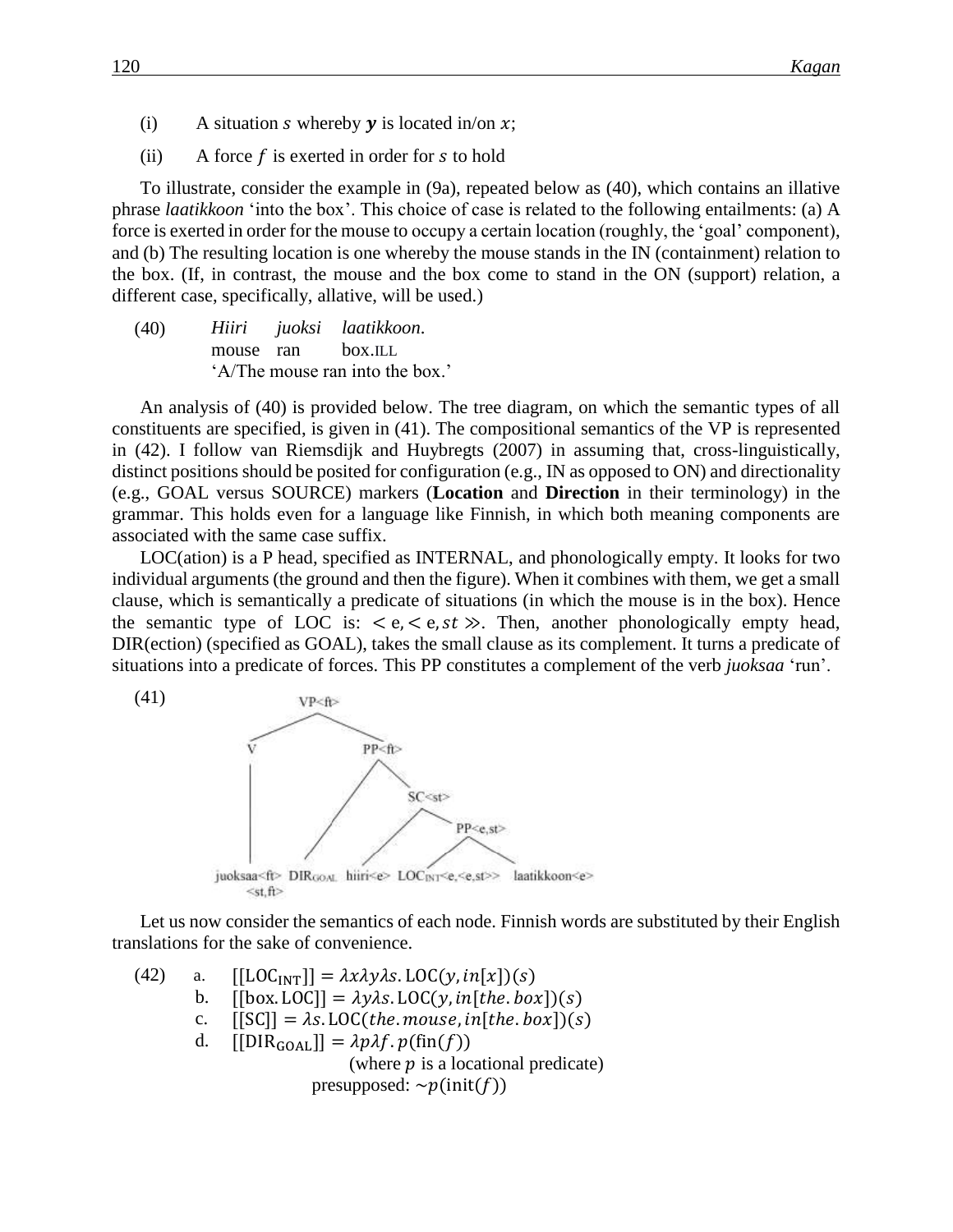- e.  $[PP]] = \lambda f$ . LOC(the. mouse, in[the. box])(fin(f)) presupposed:  $\sim$ LOC(the. mouse, in[the. box])(init(f))
- f.  $[[run]] = \lambda f.run(f)$
- g.  $[[VP]] = \lambda f. run(f) \wedge LOC(the. mouse, in[the. box])(fin(f))$ presupposed:  $\sim$ LOC(*the mouse, in*[*the .box*])(init(*f*))
- 

Note that the combination of verb semantics with that of the higher PP in (42g) is analogous to Event Identification (cf. Kratzer, 1996; Copley and Harley, 2015:125). Here, however, we deal with force identification. The same force that is exerted in running also leads to the situation whereby the mouse ends up in the box.

### **6** Conclusion

Translative case is assigned to a predicate in the presence of the following meaning component: A force has been exerted as a result of which a P-state holds of the argument. Typically, this means that an event of change from not-P to P took place. Alternatively, force may be exerted in order for the P-state to keep holding. This entailment is contributed by the verb *jäädä*, but not by *pysyä*.

An analogous state of affairs holds with location-denoting phrases and the "goal" cases. Such cases are licensed iff force is exerted in order for the argument to occupy the specified location: either to move there or to stay there.

The notion of force thus plays a substantial role in the Finnish case system, partially substituting the notion of change.

### **References**

- Copley, Bridget, and Heidi Harley. 2015. A force-theoretic framework for event structure. *Linguistics and Philosophy* 38.2:103–158.
- Croft, William. 2012. *Verbs: Aspect and Causal Structure*. Oxford: Oxford University Press.
- Dowty, David. 1979. *Word Meaning in Montague Grammar: The Semantics of Verbs and Times in Generative Semantics and in Montague's PTQ*. Dordrecht: Springer.
- Fong, Vivienne. 2003. Resultatives and depictives in Finnish. In *Generative Approaches to Finnic and Saami Linguistics*, ed. by Diane Nelson, and Satu Manninen, 201–234. Stanford: CSLI.
- Goldschmidt, Anja, and Joost Zwarts. 2016. Hitting the nail on the head: Force vectors in verb semantics. In *Proceedings of SALT 26*, ed. Mary Moroney, Carol-Rose Little, Jacob Collard, and Dan Burgdorf, 433–450. University of Texas at Austin.
- Kratzer, Angelika. 1996. Severing the external argument from its verb. In *Phrase Structure and the Lexicon*, ed. Johann Rooryck, and Laurie Zaring, 109–137. Dordrecht: Kluwer.
- Lestrade, Sander. 2010. *The Space of Case*. Doctoral Dissertation, Radboud University Nijmegen.
- Matushansky, Ora. 2008. A case study of predication. In *Studies in Formal Slavic Linguistics. Contributions from Formal Description of Slavic Languages 6.5*, ed. Frank Marušič, and Rok Žaucer, 213–239. Frankfurt am Main: Peter Lang.
- Stiebels, Barbara. 1998. Complex denominal verbs in German and the morphology-semantics interface. In *Yearbook of Morphology 1997*, ed. Geert Booij, and Jaap van Marle, 265–302. Dordrecht: Kluwer.

Talmy, Leonard. 2000. *Toward a Cognitive Semantics*. Cambridge and London: MIT Press.